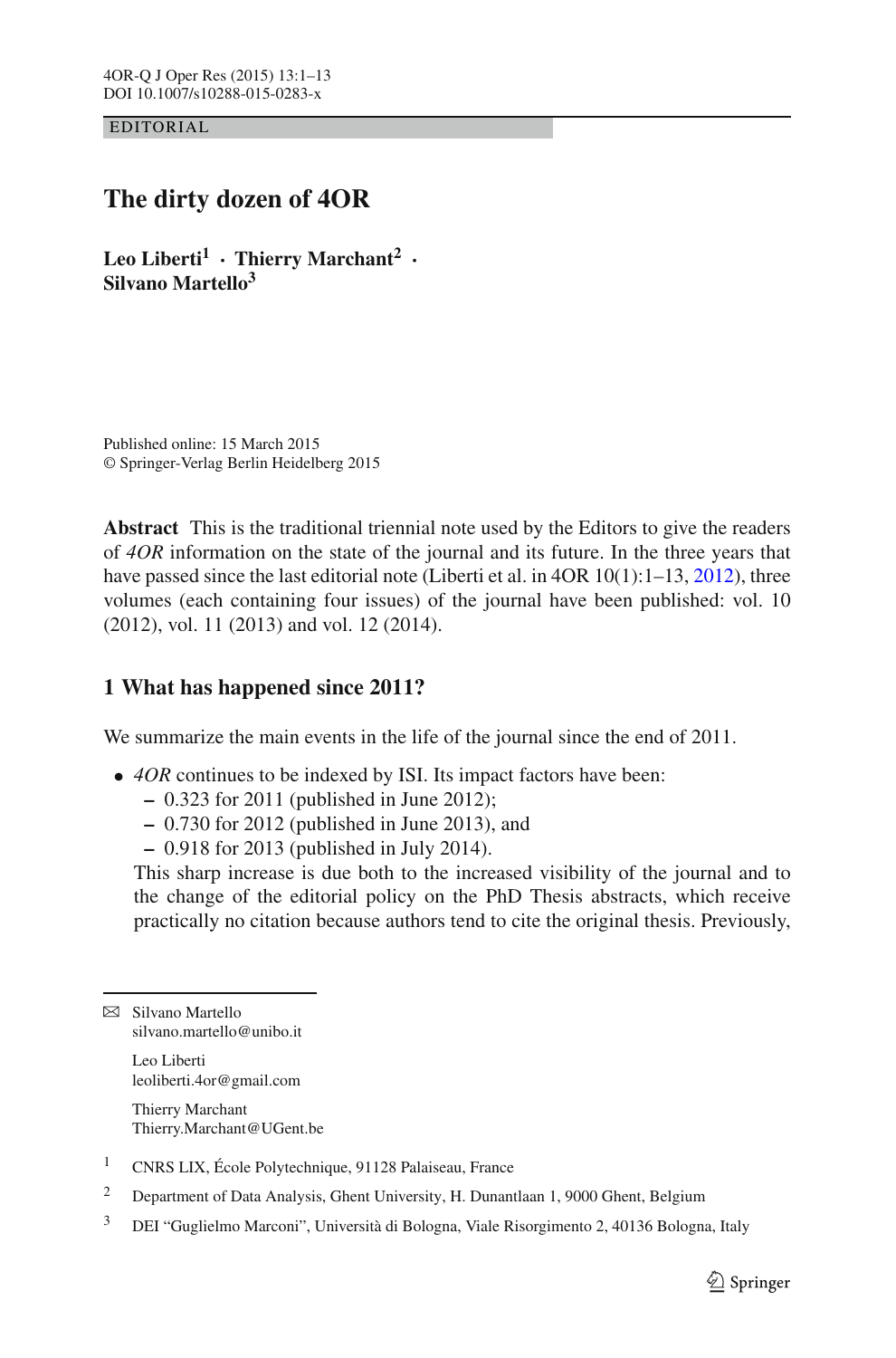our four page abstracts were counted by ISI as regular papers hence penalizing our impact factor. After a long negotiation with Thomson Reuters, we decided to limit them to a single section of at most two pages, without author's affiliation, abstract and bibliography, so that they are now classified as sort of *Letters to the Editors* and not counted as papers. The new policy started in 2012, hence it influenced the impact factors starting from 2013.

- Our current 0.918 impact factor is very satisfactory for a relatively young journal: it is higher than that of well established journals like *Journal of the Operational Research Societies*, *Central European Journal of Operations Research*, *Optimization*, *Networks*, *Discrete Optimization*, *Operations Research Letters*, *Mathematical Methods of Operations Research*, *International Transactions of Operations Research*, and just few hundredths below that of *Mathematics of Operations Research*, *Computational Optimization and Applications*, and *Optimization Letters*.
- The quality of the Invited Surveys that we keep publishing led to a new (third) volume of the *Annals of Operations Research* [Liberti et al.](#page-11-1) [\(2013b\)](#page-11-1), edited by the Editors-in-Chief, where updated versions of the surveys have been republished.
- Along the triennium, the board of associate editors was enlarged, to better reflect the fields of Operations Research in which we receive many submissions. We would like to welcome all editors, and thank them for their effort towards the development of *4OR*.

## **2 Plagiarism and other tricks**

In the first years of its existence *4OR* has been subject to a number of attempts to publish plagiarized articles, that have been publicized by *4OR* editorials. The most (in)famous cases were those concerning

- $-$  Dǎnuţ Marcu: see the Editorials by Bouyssou et al. (2006, [2009\)](#page-11-3) that were followed by an investigation by [Soifer](#page-12-0) [\(2007\)](#page-12-0);
- M. Sreenivas and T. Srinivas: see the Editorial by [Bouyssou et al.](#page-11-3) [\(2009](#page-11-3)) that was followed by an investigation by Douglas Arnold, President of SIAM (see [http://www.siam.org/journals/plagiary/index.php\)](http://www.siam.org/journals/plagiary/index.php), and by the retract of articles published by *International Journal of Statistics and Management System* (see [http://anson.ucdavis.edu/~jiang/IJSMS/3-10-retraction.html\)](http://anson.ucdavis.edu/~jiang/IJSMS/3-10-retraction.html) and *RAIRO* [see the editorial by [Mahey](#page-11-4) [\(2010](#page-11-4))].

To our knowledge, after these reports the activities of these individuals have terminated: nowadays, if one googles their names, evidence of their misconduct immediately shows up, so they have very little possibility of pursuing their objective.

In 2012 Springer made the ©Ithenticate software available to the Editors-in-Chief. All submissions are now checked using it, which allowed us to detect new (minor) plagiarism attempts: the authors have been banned from submitting to *4OR* (you can see the list of banned authors at our web page [http://www.4or.be/Plagiarism.html\)](http://www.4or.be/Plagiarism.html).

Frequently, an unmasked plagiarist (normally, a professor) persuades one of his co-authors (normally, a student) to take over the full responsibility of the attempted action (see [http://nanopolitan.blogspot.it/2009/11/plagiarism-hall-of-shame-case-](http://nanopolitan.blogspot.it/2009/11/plagiarism-hall-of-shame-case-from.html)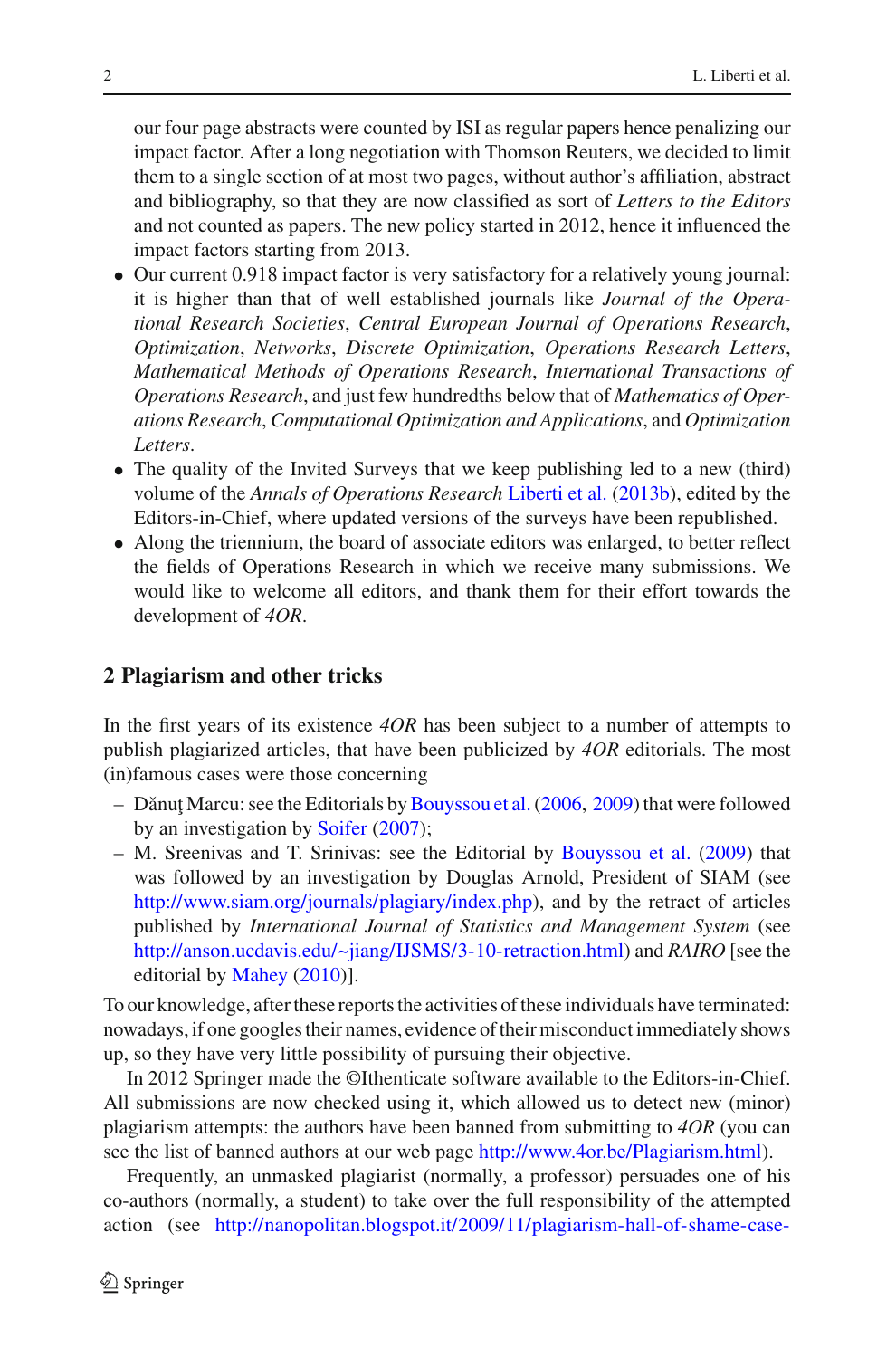[from.html.](http://nanopolitan.blogspot.it/2009/11/plagiarism-hall-of-shame-case-from.html) At *4OR*, all authors of a submitted paper are now notified by email at the beginning of the reviewing process.

In recent years, other tools have been developed that threaten the journals' scientific integrity. In 2012, the Elsevier Editorial System (EES) was hacked. Quoting from Elsevier Connect (see [http://www.elsevier.com/connect/faking-peer-reviews\)](http://www.elsevier.com/connect/faking-peer-reviews),

What happened here is that in late October, one of the editors of *Optics & Laser Technology* alerted our EES team that reviewers for two of his assigned submissions had been invited but not by him. Our team immediately launched an investigation and discovered that someone had been able to retrieve the EES username and password information for this editor.

[More](#page-11-5) [recently,](#page-11-5) [a](#page-11-5) [somehow](#page-11-5) [similar](#page-11-5) [trick](#page-11-5) [was](#page-11-5) [implemented,](#page-11-5) [as](#page-11-5) [revealed](#page-11-5) [by](#page-11-5) Ferguson et al. [\(2014](#page-11-5)) in *Science*. Certain journals ask or allow a submitting author to provide a list of possible reviewers. In the unmasked case, an "author" suggested names of real scientists but with bogus email addresses, that were in fact owned by himself. He then sent positive referee reports, recommending acceptance of the paper. At *4OR* we do not allow submitting authors to suggest potential reviewers for their papers.

Another kind of misconduct was recently brought to light by the same journal [see [Hvistendahl](#page-11-6) [\(2013\)](#page-11-6)]. Quoting *Science*,

"There are some authors who don't have much use for their papers after they're published, and they can be transferred to you", a sales agent for a company called Wanfang Huizhi told a Science reporter posing as a scientist. Wanfang Huizhi, the agent explained, acts as an intermediary between researchers with forthcoming papers in good journals and scientists needing to snag publications. The company would sell the title of co-first author on the cancer paper for 90,000 yuan (\$ 14,800). Adding two names as first author and corresponding author would run \$ 26,300, with a deposit due upon acceptance and the rest on publication. A purported sales document from Wanfang Huizhi obtained by Science touts the convenience of this kind of arrangement: "You only need to pay attention to your academic research. The heavy labor can be left to us. Our service can help you make progress in your academic path!"

When a paper is accepted by *4OR*, any variation in the authors list must be highlighted to the Editors-in-Chief: It is at their discretion as to whether these changes are allowed.

#### **3 What has been published?**

In addition to editorials like the present one, the journal currently publishes papers in five different sections:

- invited surveys;
- research papers;
- abstracts of PhD Theses;
- industry papers;
- education papers.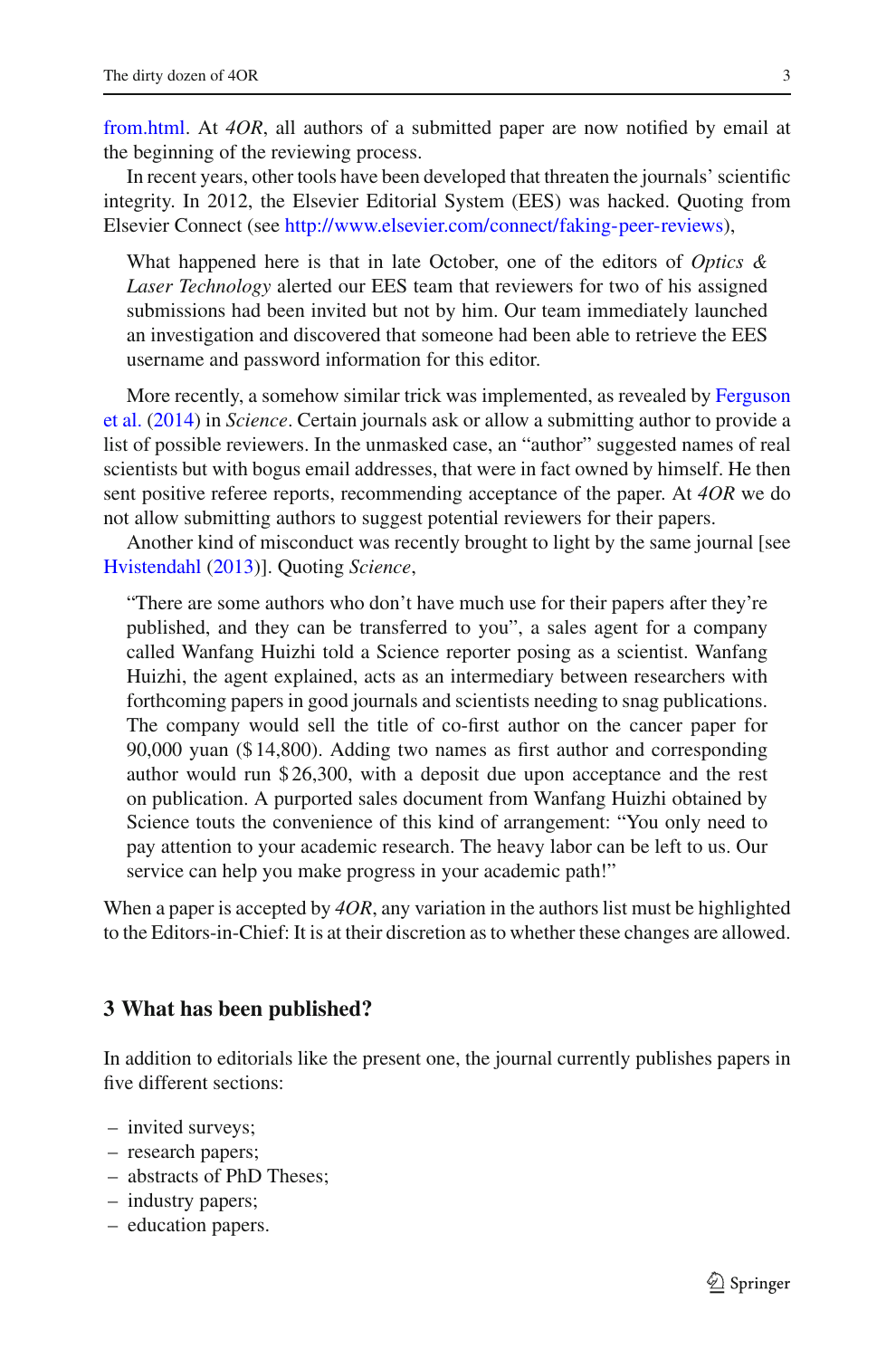| Type of papers       | Number of papers            | Number of pages | Percentage of pages $(\%)$ |
|----------------------|-----------------------------|-----------------|----------------------------|
|                      |                             |                 |                            |
| Editorials           |                             | 14              | 1.2                        |
| Invited surveys      | 12                          | 372             | 31.3                       |
| Research papers      | 36                          | 676             | 56.9                       |
| Industry papers      | $\mathcal{D}_{\mathcal{L}}$ | 48              | 4.0                        |
| PhD Thesis abstracts | 37                          | 74              | 6.2                        |
| Errata               |                             | 4               | 0.3                        |
| Total                | 89                          | 1188            | 100                        |
|                      |                             |                 |                            |

<span id="page-3-0"></span>Table 1 Types of papers published  $(2012-2014)^{a}$ 

<sup>a</sup> Plus 10 pages of acknowledgements

All types of papers but the last one were published in volumes 10–12. A synthetic view of what was published appears in Table [1.](#page-3-0) We detail below, for each of the sections of the journal, which papers were published and how they were selected.

#### **4 Invited surveys**

Twelve invited surveys (one per issue) were published in volumes 10–12. The average length of these papers was 31 pages (compared to 32 in volumes 1–3, 39 in volumes 4–6, and 30 in volumes 7–9) with a minimum of 18 pages and a maximum of 51 pages. One fourth of the journal is devoted to these texts. Although the room taken up by these surveys decreases the space left for research articles, our survey section is an established and appreciated feature of *4OR*. As survey articles are often referenced, the visibility of the journal is increased, which is beneficial to all authors in the long run.

Our policy is to publish surveys written by well-established scholars, presenting the state-of-the-art of relevant Operations Research areas. Papers in this section are solicited by one of the Editors-in-Chief, and are reviewed collectively by all of them. A further priority of ours is that the survey authors should come from a large variety of countries (see Table [2;](#page-4-0) we conventionally record the affiliation of the majority of authors, using that of the first author to break ties). Two out of twelve surveys came from outside the EU.

We detail in Sect. [4.1](#page-3-1) how the *Annals of Operations Research* volume containing the ones in volumes 7–9 saw light. We detail in Sect. [4.2](#page-5-0) the invited surveys that were published in volumes 10–12.

#### <span id="page-3-1"></span>**4.1 The annals of operations research volumes**

There is a long standing collaboration between *4OR* and *Annals of Operations Research* (AOR). Every three years, AOR publishes a special issue which collects all of the surveys published in the preceding three years by *4OR*. This collaboration started in 2006 at the suggestion of Peter L. Hammer (former Editor-in-Chief of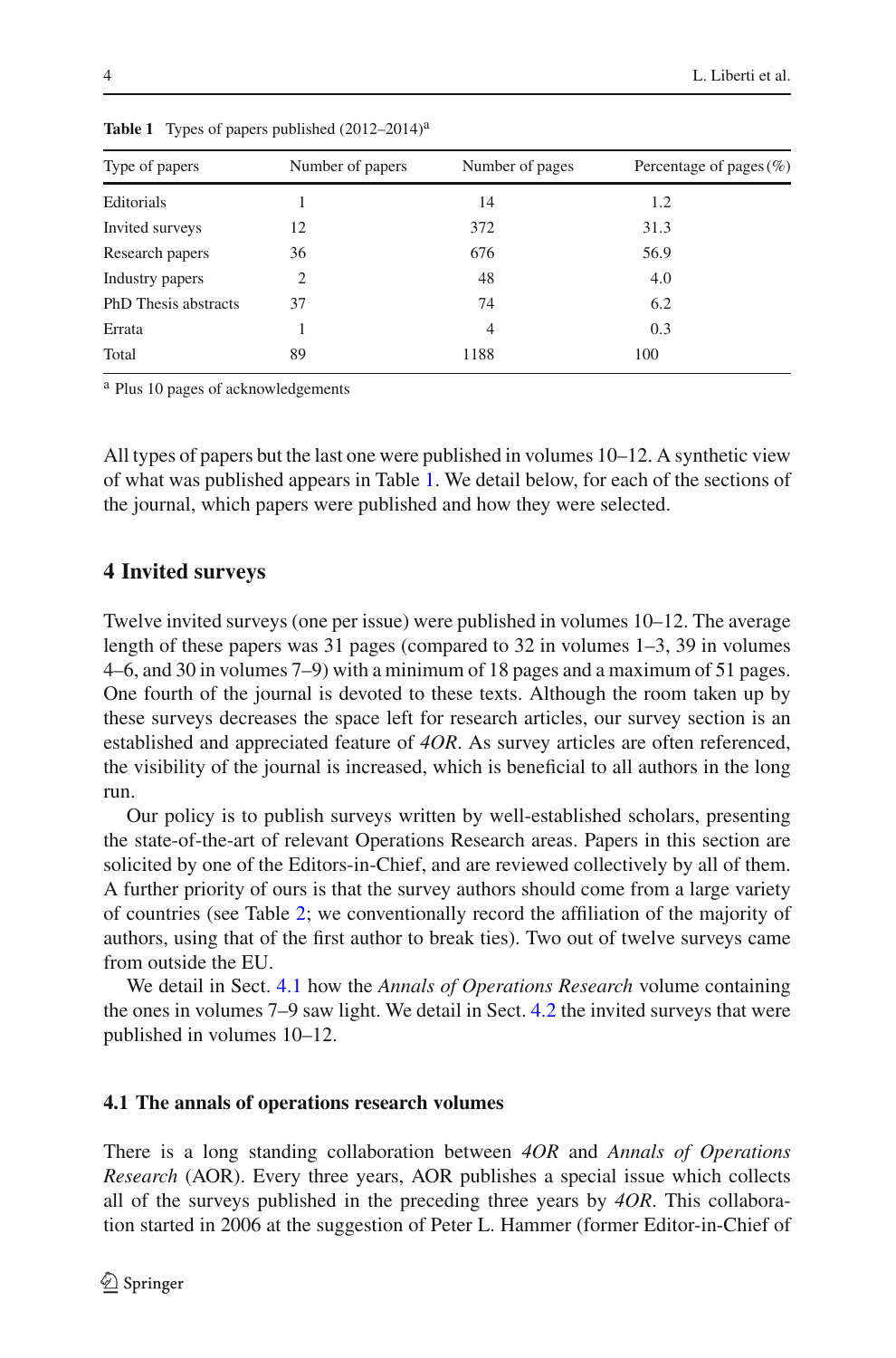<span id="page-4-0"></span>

| <b>Table 2</b> Country of origin of<br>invited surveys published | Country     | Number of surveys | Percentage $(\% )$ |
|------------------------------------------------------------------|-------------|-------------------|--------------------|
| $(2012 - 2014)$                                                  | France      | 3                 | 25.0               |
|                                                                  | Italy       | 3                 | 25.0               |
|                                                                  | Austria     | 2                 | 16.8               |
|                                                                  | Belgium     |                   | 8.3                |
|                                                                  | Spain       |                   | 8.3                |
|                                                                  | Switzerland |                   | 8.3                |
|                                                                  | <b>USA</b>  |                   | 8.3                |
|                                                                  | Total       | 12                | 100.0              |

AOR), and is now being continued by Peter's successor Endre Boros. These special AOR issues are guest-edited by the three Editors-in-Chief of *4OR*. The first issue appeared in [Bouyssou et al.](#page-11-7) [\(2007\)](#page-11-7), the second in [Bouyssou et al.](#page-11-8) [\(2010\)](#page-11-8) and the third in [Liberti et al.](#page-11-1) [\(2013b](#page-11-1)). We summarize the contents of the last issue here, referring the reader to [Liberti et al.](#page-11-9) [\(2013a](#page-11-9)) for a more detailed description.

- 1. *Con[straint](#page-11-10) [programming-based](#page-11-10) [column](#page-11-10) [generation](#page-11-10)* [*4OR* 7/2, Gualandi andMalucelli [\(2009\)](#page-11-10)]: Stefano Gualandi and Federico Malucelli survey recent applications and advances of the constraint programming-based column generation framework, where the master subproblem is solved by traditional OR techniques, while the pricing subproblem is solved by constraint programming.
- 2. *The core of games on ordered structures and graphs* [*4OR* 7/3, [Grabisch](#page-11-11) [\(2009\)](#page-11-11)]: Michel Grabisch gives a unified view of the results that have been obtained by defining a game on a subcollection of the power set of the set of players, examining the implications on the mathematical structure of the core.
- 3. *Intra-domain traffic engineering with shortest path routing protocols* [*4OR* 7/4, [Altın et al.\(2009](#page-11-12))]: Aysegül Altın, Bernard Fortz, Mikkel Thorup and Ümit Hakan review optimization techniques that have been developed for managing intradomain routing in networks operated with shortest path routing protocols, and the state-of-the-art research that has been carried out in this direction.
- 4. *Extended formulations in combinatorial optimization* [*4OR* 8/1, [Conforti et al.](#page-11-13) [\(2010\)](#page-11-13)]: Michele Conforti, Gérard Cornuéjols and Giacomo Zambelli survey the size of perfect formulations for combinatorial optimization problems, with special emphasis on situations where the addition of a polynomial number of extra variables allows a formulation with a polynomial number of inequalities.
- 5. *Robust [portfolio](#page-12-1) [asset](#page-12-1) [allocation](#page-12-1) [and](#page-12-1) [risk](#page-12-1) [measures](#page-12-1)* [*4OR* 8/2, Scutellà and Recchia [\(2010\)](#page-12-1)]: Maria Grazia Scutellà and Raffaella Recchia discuss the mathematical models, and related algorithmic approaches, that have recently been proposed to address uncertainty in portfolio asset allocation, focusing on robust optimization methodology.
- 6. *Recent progress of local search in handling the time window constraints of the vehicle routing problem* [*4OR* 8/3, [Hashimoto et al.](#page-11-14) [\(2010](#page-11-14))]: Hideki Hashimoto, Mutsunori Yagiura, Shinji Imahori and Toshihide Ibaraki review recent results on how to handle hard and soft time window constraints of the vehicle routing problem, putting emphasis on its different definitions and algorithms.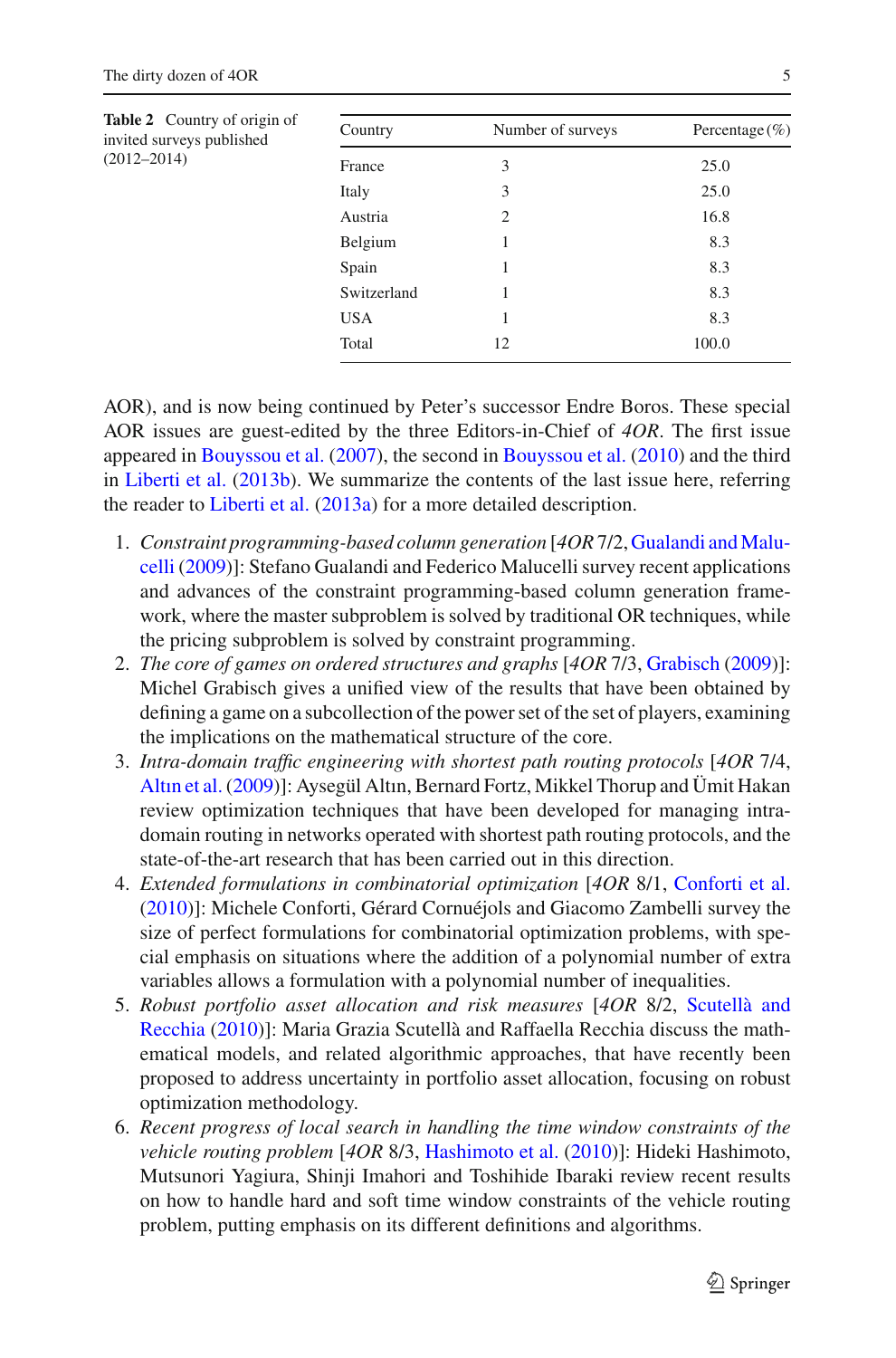- 7. *Makespan minimization in online scheduling with machine eligibility* [*4OR* 8/4, [Lee et al.\(2010\)](#page-11-15)]: Kangbok Lee, Joseph Y.-T. Leung and Michael L. Pinedo examine online scheduling problems in parallel machine environments with various types of machine eligibility constraints, and the makespan as objective function.
- 8. *Probabilisti[c](#page-11-16) [decision](#page-11-16) [graphs](#page-11-16) [for](#page-11-16) [optimization](#page-11-16) [under](#page-11-16) [uncertainty](#page-11-16)* [*4OR* 9/1,Jensen and Nielsen [\(2011\)](#page-11-16)]: Finn Jensen and Thomas Nielsen survey probabilistic decision graphs for modeling and solving decision problems under uncertainty, providing an introduction to influence diagrams and to alternative representation languages.
- 9. *Airport runway scheduling* [*4OR* 9/2, [Bennell et al.](#page-11-17) [\(2011\)](#page-11-17)]: Julia Bennell, Mohammad Mesgarpour and Chris Potts review the main solution techniques (dynamic programming, branch and bound, heuristics and meta-heuristics) that are used for scheduling aircraft landings and take-offs.
- 10. *Polit[ical](#page-11-18) [districting:](#page-11-18) [from](#page-11-18) [classical](#page-11-18) [models](#page-11-18) [to](#page-11-18) [recent](#page-11-18) [approaches](#page-11-18)* [*4OR* 9/3, Ricca et al. [\(2011\)](#page-11-18)]: Federica Ricca, Andrea Scozzari and Bruno Simeone introduce and discuss selected optimization models and algorithms for political districting, which gave rise to the main lines of research on this topic in the Operations Research literature of the last five decades.
- 11. *Mixed integer nonlinear programming tools: a practical overview* [*4OR* 9/4, [D'Ambrosio and Lodi](#page-11-19) [\(2011](#page-11-19))]: Claudia D'Ambrosio and Andrea Lodi review available tools for solving mixed integer nonlinear programming problems, with the aim of giving the reader a flavor of the difficulties one can face in this field.

## <span id="page-5-0"></span>**4.2 Invited surveys: 2012–2014**

The following surveys were published in volumes 10–12.

- 1. *Learning from conflicts in propositional satisfiability* [*4OR* 10/1, [Hamadi et al.](#page-11-20) [\(2012\)](#page-11-20)]: Youssef Hamadi, Saïd Jabbour and Lakhdar Saïs discuss the application of machine learning techniques to SAT solving.
- 2. *The symmetric quadratic knapsack problem: approximation and scheduling applications* [*4OR* 10/2, [Kellerer and Strusevich](#page-11-21) [\(2012\)](#page-11-21)]: Hans Kellerer and Vitaly Strusevich discuss fully polynomial time approximation schemes for the Symmetric Quadratic Knapsack Problem and the Half-Product Problem, and their application to various scheduling problems.
- 3. *Relaxation[s](#page-11-22) [of](#page-11-22) [mixed](#page-11-22) [integer](#page-11-22) [sets](#page-11-22) [from](#page-11-22) [lattice-free](#page-11-22) [polyhedra](#page-11-22)* [*4OR* 10/3, Pia and Weismantel [\(2012\)](#page-11-22)]: Alberto Del Pia and Robert Weismantel give an introduction to a recently established link between the geometry of numbers and mixed integer optimization.
- 4. *Semidefinite relaxations for partitioning, assignment and ordering problems*[*4OR* 10/4, [Rendl](#page-11-23) [\(2012](#page-11-23))]: Franz Rendl introduces the field of semidefinite optimization for non-experts. The basic concepts are explained on a mostly intuitive level. A variety of semidefinite optimization models are presented on a selection of graph optimization problems.
- 5. *Bilevel programming and price setting problems* [*4OR* 11/1, [Labbé and Violin](#page-11-24) [\(2013\)](#page-11-24)]: Martine Labbé and Alessia Violin present the main concepts, models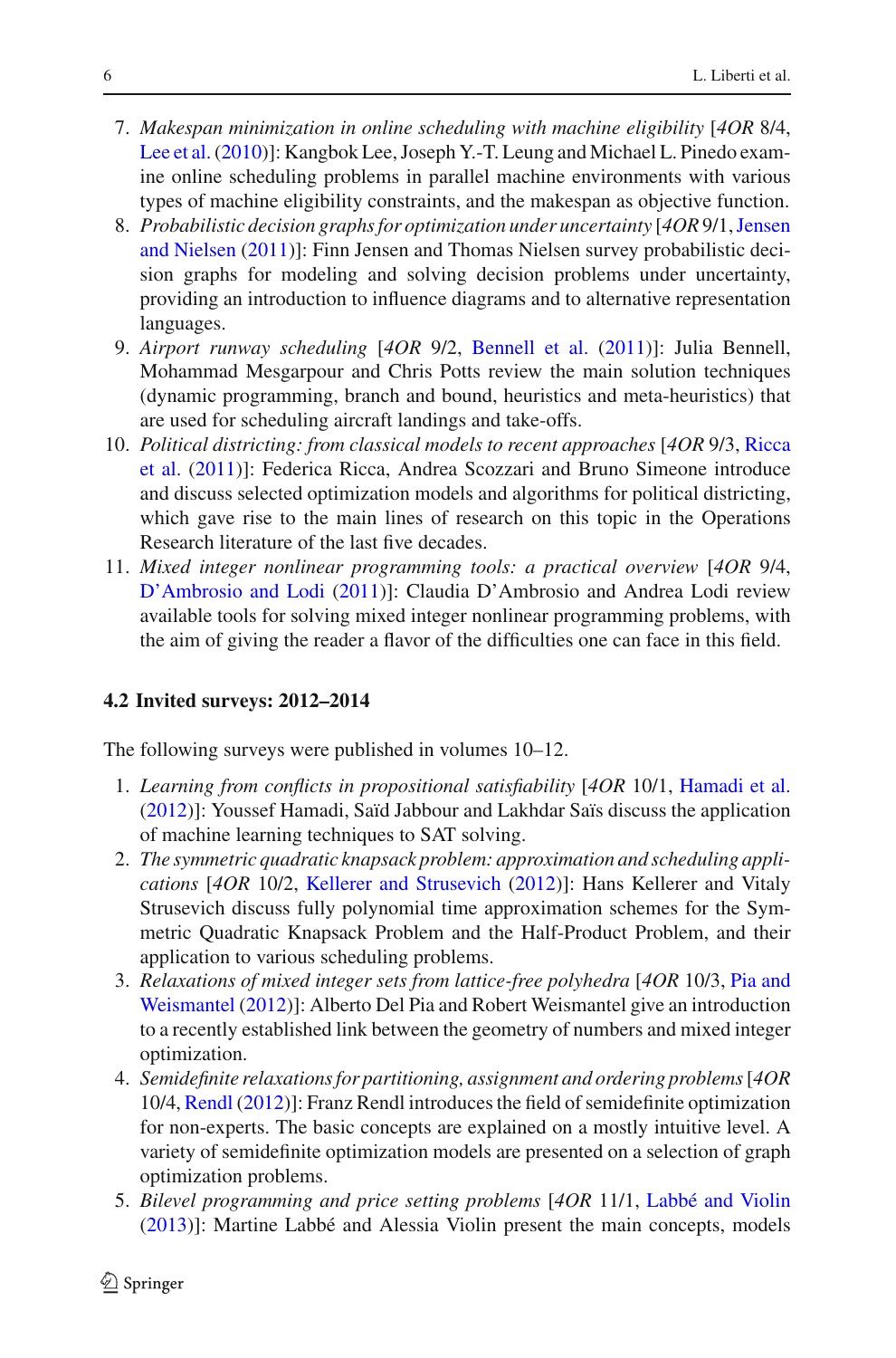and solution methods of pricing optimization problems which can be modeled as bilevel programs.

- 6. *Combining metaheuristics with mathematical programming, constraint programming and machine learning* [*4OR* 11/2, [Talbi](#page-12-2) [\(2013\)](#page-12-2)]: El-Ghazali Talbi gives a rational, categorized view of the field of hybrid metaheuristics, discussing in particular the case of hybridization with mathematical programming and constraint programming.
- 7. *Using multi-objective evolutionary algorithms for single-objective optimization* [*4OR* 11/3, [Segura et al.](#page-12-3) [\(2013\)](#page-12-3)]: Carlos Segura, Carlos Coello Coello, Gara Miranda and Coromoto León present the main methods that allow the use of multi-objective schemes for single-objective optimization, and discuss several open topics and some possible paths of future work in this area.
- 8. *Global optimization based on local searches* [*4OR* 11/4, [Locatelli and Schoen](#page-11-25) [\(2013\)](#page-11-25)]: Marco Locatelli and Fabio Schoen deal with the use of local searches within global optimization algorithms, and present how the associated issues have been faced in the existing literature.
- 9. *Merit functi[ons:](#page-11-26) [a](#page-11-26) [bridge](#page-11-26) [between](#page-11-26) [optimization](#page-11-26) [and](#page-11-26) [equilibria](#page-11-26)* [*4OR* 12/1, Pappalardo et al. [\(2014](#page-11-26))]: Massimo Pappalardo, Giandomenico Mastroeni and Mauro Passacantando review the literature about merit functions for variational inequalities, quasi-variational inequalities and abstract equilibrium problems.
- 10. *On scheduling with the non-idling constraint* [*4OR* 12/2, [Chrétienne](#page-11-27) [\(2014\)](#page-11-27)]: Philippe Chrétienne gives an overview of the main results obtained on the complexity of scheduling under the non-idling constraint, i.e, when the jobs assigned to each machine must be processed with no intermediate delay.
- 11. *Deriving compact extended formulations via LP-based separation techniques* [*4OR* 12/3 [Lancia and Serafini](#page-11-28) [\(2014\)](#page-11-28)]: Giuseppe Lancia and Paolo Serafini introduce a unified view of compact extended formulations applied to combinatorial optimization problems.
- 12. *Simulation optimization: a review of algorithms and applications* [*4OR* 12/4 [Amaran et al.](#page-11-29) [\(2014\)](#page-11-29)]: Simulation optimization refers to the optimization of an objective function subject to constraints, both of which can be evaluated through a stochastic simulation. Satyajith Amaran, Nick Sahinidis, Bikram Sharda and Scott Bury review some of the diverse applications that have been tackled by these methods and speculate on future directions in the field.

## **5 Research papers**

### **5.1 Research papers published**

Regular papers are the core of the journal. We published 38 such papers in volumes 10–12, giving an average number of 3*.*17 research papers per issue. For volumes 1–9, we had an average of 2*.*78. Table [3](#page-7-0) details the country of origin of the papers published (using the same convention as above). Belgium, France and Italy account for 42% of all papers.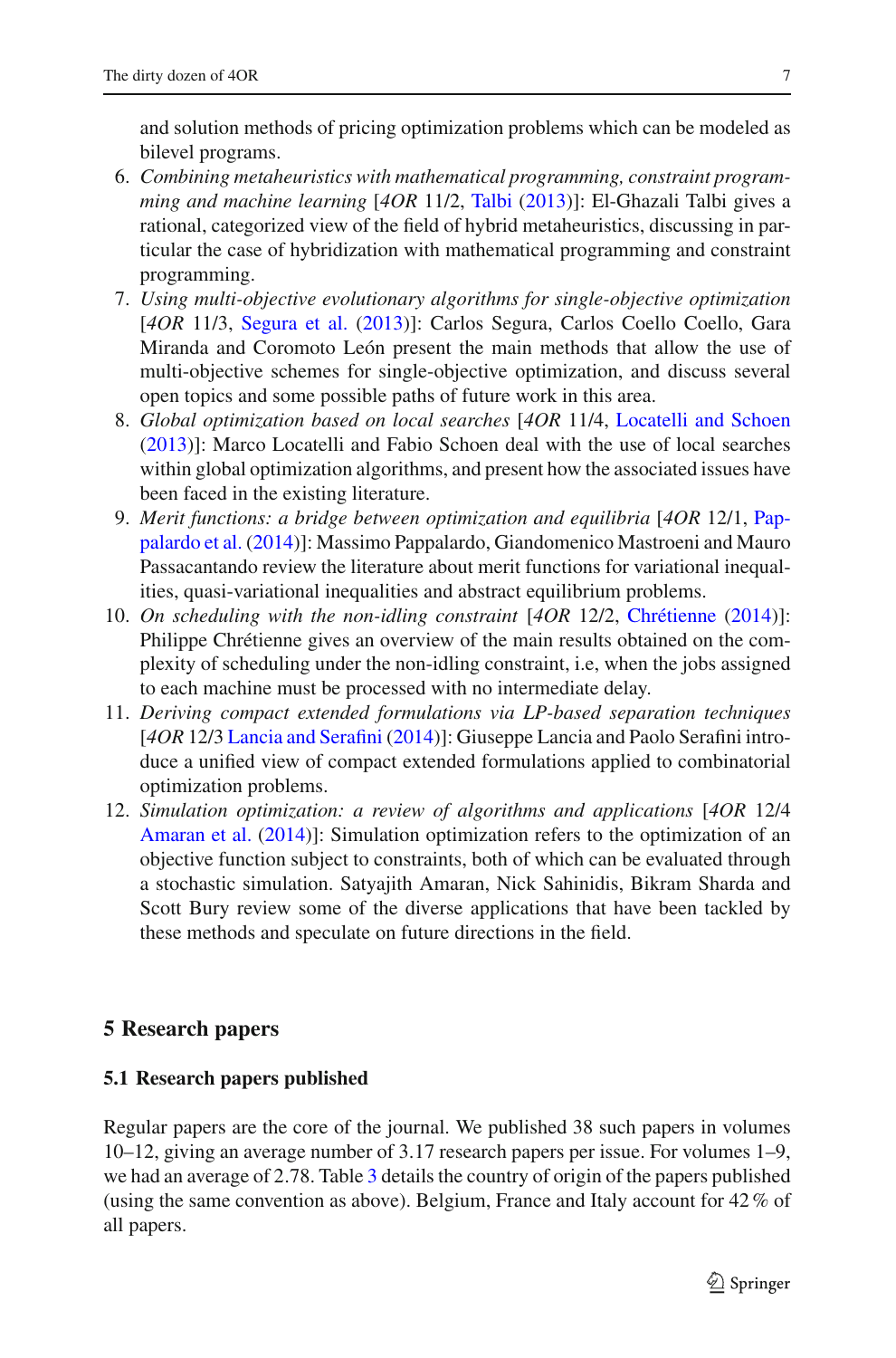<span id="page-7-0"></span>

| Table 3 Origin of research<br>papers published (2012-2014) | Country           | Number of papers | Percentage $(\% )$ |
|------------------------------------------------------------|-------------------|------------------|--------------------|
|                                                            | Belgium           | $\overline{7}$   | 18.4               |
|                                                            | France            | 5                | 13.2               |
|                                                            | UK                | 5                | 13.2               |
|                                                            | Italy             | $\overline{4}$   | 10.5               |
|                                                            | Korea             | 3                | 7.9                |
|                                                            | Iran              | 3                | 7.9                |
|                                                            | China             | $\mathfrak{2}$   | 5.3                |
|                                                            | Poland            | $\mathfrak{2}$   | 5.3                |
|                                                            | Portugal          | 2                | 5.3                |
|                                                            | Algeria           | 1                | 2.6                |
|                                                            | Canada            | 1                | 2.6                |
|                                                            | Japan             | 1                | 2.6                |
|                                                            | Qatar             | $\mathbf{1}$     | 2.6                |
|                                                            | Spain             | 1                | 2.6                |
|                                                            | Total             | 38               | 100.0              |
| Table 4 Length in pages of                                 |                   |                  |                    |
| research papers published<br>$(2012 - 2014)$               | Length            | Number of papers | Percentage $(\% )$ |
|                                                            | $x \leq 10$       | 6                | 15.8               |
|                                                            | $11 \le x \le 14$ | 8                | 21.1               |
|                                                            | $15 \le x \le 19$ | $\overline{7}$   | 18.4               |
|                                                            | $20 \le x \le 24$ | 11               | 28.9               |
|                                                            | $25 \leq x$       | 6                | 15.8               |
|                                                            | Total             | 38               | 100.0              |

<span id="page-7-1"></span>The average length of the research papers published in volumes 10–12 is 17.6 pages with a minimum of 4 pages, a maximum of 34 pages and a median of 18 pages. This is detailed in Table [4.](#page-7-1) This seems in line with our policy of favoring the publication of short papers, although we do not have a strict rule concerning the maximum length of a research paper.

#### **5.2 Selection of research papers**

We give here information on the reviewing process of research papers for which a decision was made between 1 January 2012 and 31 December 2014. Some of these papers have been submitted before 1 January 2012.

Except for few cases of plagiarism that were fortunately detected and a couple of parallel submissions, the reviewing process of the papers was rather smooth. The collaboration between the three editors and the area editors proved effective and efficient.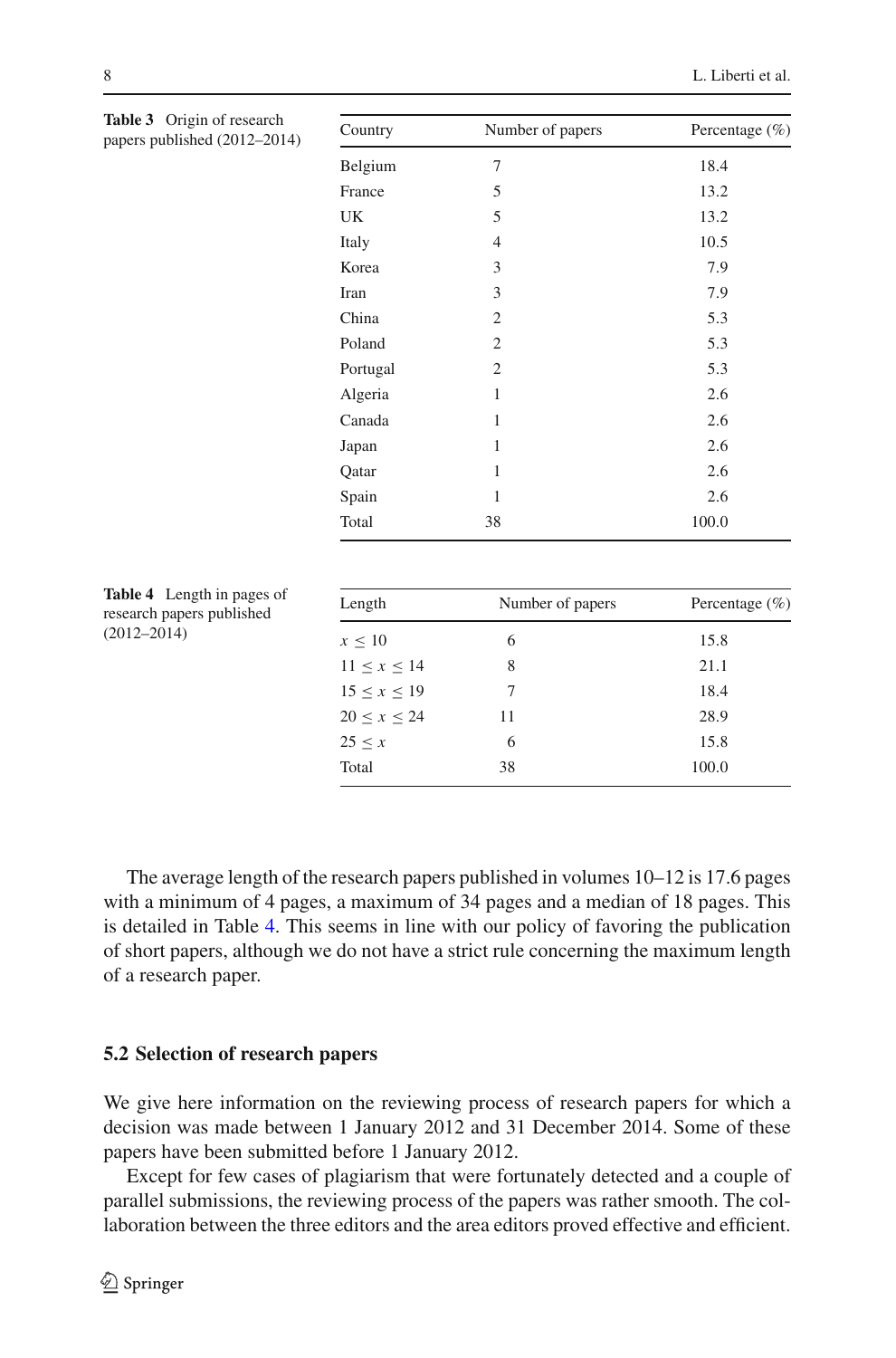<span id="page-8-0"></span>

| <b>Table 5</b> Processing time (in<br>days) of research papers<br>$(2012 - 2014)$ | Time in days        | Number of papers | Percentage $(\% )$ |
|-----------------------------------------------------------------------------------|---------------------|------------------|--------------------|
|                                                                                   | $0 \leq x \leq 20$  | 314              | 62.9               |
|                                                                                   | 21 < x < 40         | 25               | 5.0                |
|                                                                                   | 41 < x < 60         | 9                | 1.8                |
|                                                                                   | 61 < x < 80         | 13               | 2.6                |
|                                                                                   | 81 < x < 100        | 7                | 1.4                |
|                                                                                   | 101 < x < 200       | 103              | 20.6               |
|                                                                                   | $201 \le x \le 300$ | 22               | 4.4                |
|                                                                                   | 301 < x             | 6                | 1.2                |
|                                                                                   | Total               | 499              | 100.0              |
|                                                                                   |                     |                  |                    |

#### *5.2.1 Rejection rate*

Submissions have been following a regular pace. Between 1 January 2012 and 31 December 2014, 499 decisions concerning research papers were made. This is approximately three times more than in the previous periods: 219 in the years 2009–2011, 136 in the years 2005–2008 and 189 before 31 December 2005.

A total of 35 research papers were accepted, meaning an overall rejection rate of 93% (85% in 2009–2011, 79% in 2006–2008 and 71% before 31 December 2005). In order to interpret this, rather high, rejection rate one should keep in mind that the editorial policy of the journal, in order to ensure a fast and fair processing of the manuscripts, is to reject all papers needing a major revision. After they have been revised, some of these papers are resubmitted to the journal, in which case they are considered as new submissions.

#### *5.2.2 Time before decision*

The mean time between the reception of the paper and the communication of the decision to the authors was 51 days (to be compared with 122, 144 and 142 days for papers with a decision in 2009–2011, 2006–2008 and before 31 December 2005, respectively) with a median of 10 days, a minimum of 0 days and a maximum of 330 days. Information on the reviewing time of research papers is summarized in Table [5.](#page-8-0)

For the 464 papers that were rejected, the mean time before decision was 48 days (99, 130 and 125 for papers processed in 2009–2011, 2006–2008 and before 31 December 2005, respectively) with a minimum time of 0 days (paper rejected the day it was received) and a maximum time of 330 days.

For the 35 papers that were accepted the average time before decision was 92 days, i.e., 3 months (253, 198 and 183 days for papers processed in 2009–2011, 2006–2008 and before 31 December 2005, respectively) with a minimum of 0 days (corresponding to a paper re-submitted after having been rejected because it needed a major revision) and a maximum of 264 days.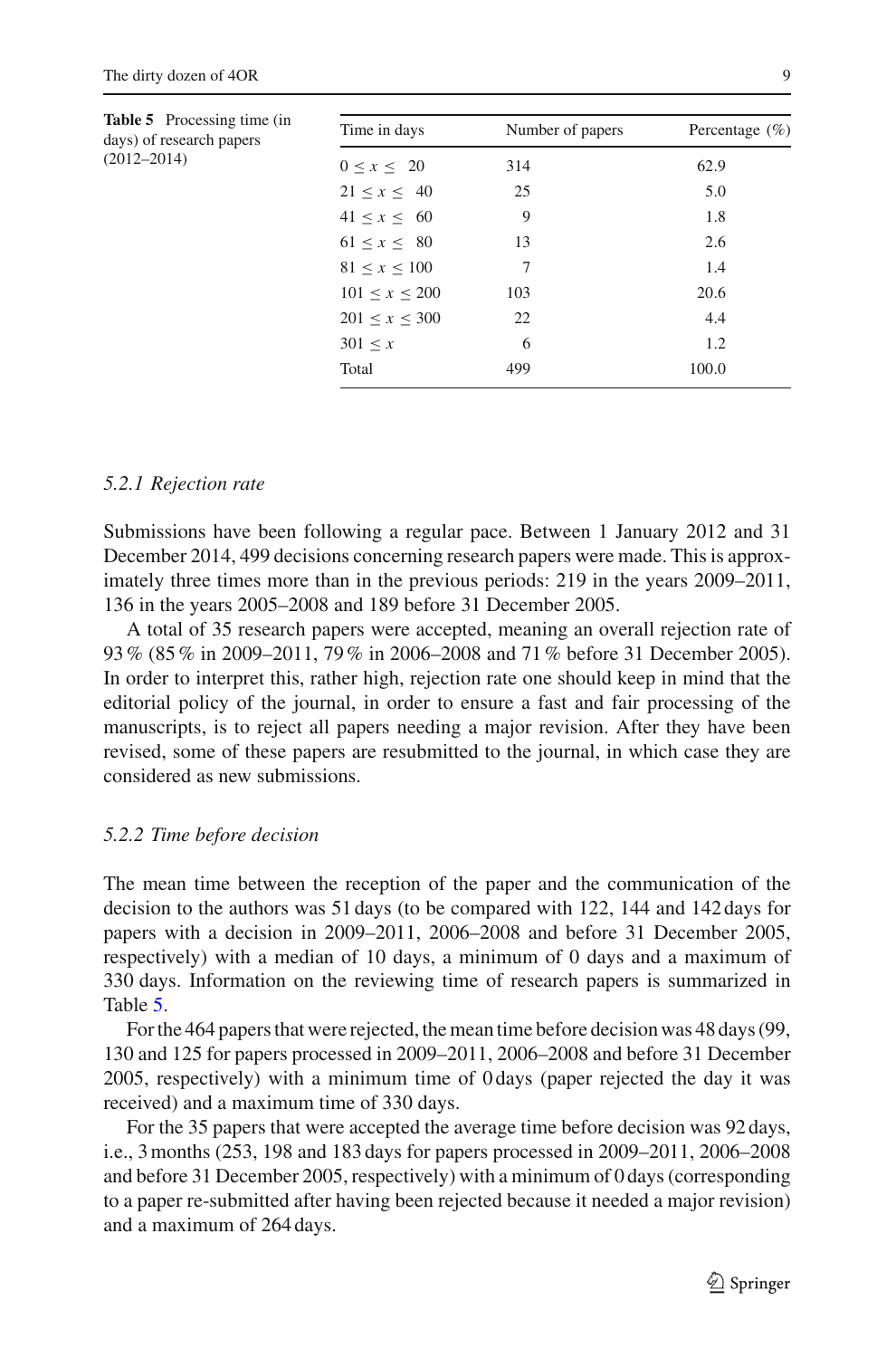| Country                      | Percentage of papers received $(\%)$ | Rejection rate $(\% )$ |  |
|------------------------------|--------------------------------------|------------------------|--|
| Europe                       | 18.2                                 | 75.8                   |  |
| Among which BIF <sup>a</sup> | 9.2                                  | 71.7                   |  |
| UJTSASAAZ $^{\rm b}$         | 9.8                                  | 93.9                   |  |
| Rest of the world            | 72.0                                 | 97.2                   |  |
| Total                        | 100.0                                | 93.0                   |  |
|                              |                                      |                        |  |

<span id="page-9-0"></span>**Table 6** Origin and selection of research papers (2012–2014)

<sup>a</sup> BIF: Belgium, Italy, France

<sup>b</sup> UCJTSASAAZ: USA, Canada, Japan, Taiwan, South America, South Africa, Australia, New Zealand

| Country                     | Percentage $(\% )$ | Country        | Percentage $(\% )$ |
|-----------------------------|--------------------|----------------|--------------------|
| Iran                        | 23.8               | Spain          | 1.0                |
| India                       | 17.6               | Egypt          | 0.8                |
| China                       | 13.0               | Netherlands    | 0.8                |
| Taiwan                      | 3.8                | Saudi Arabia   | 0.8                |
| Turkey                      | 3.6                | United Kingdom | 0.8                |
| France                      | 3.2                | Australia      | 0.6                |
| Belgium                     | 3.0                | Senegal        | 0.6                |
| Italy                       | 3.0                | Austria        | 0.4                |
| Pakistan                    | 2.0                | Mexico         | 0.4                |
| <b>Brazil</b>               | 1.8                | Albania        | 0.2                |
| <b>United States</b>        | 1.8                | Argentina      | 0.2                |
| Algeria                     | 1.6                | Botswana       | 0.2                |
| Malaysia                    | 1.6                | Ghana          | 0.2                |
| Tunisia                     | 1.6                | Greece         | 0.2                |
| Czech Republic              | 1.4                | Iraq           | 0.2                |
| Germany                     | 1.4                | Ireland        | 0.2                |
| <b>United Arab Emirates</b> | 1.4                | Norway         | 0.2                |
| Canada                      | 1.2                | Philippines    | 0.2                |
| Portugal                    | 1.2                | Qatar          | 0.2                |
| Jordan                      | 1.0                | Russia         | 0.2                |
| Korea                       | 1.0                | Serbia         | 0.2                |
| Poland                      | 1.0                | South Africa   | 0.2                |
| Total                       |                    |                | 100                |

<span id="page-9-1"></span>**Table 7** Origin of research papers received (2012–2014)

## *5.2.3 Origin of papers*

Table [6](#page-9-0) summarizes the country of origin of the submissions for which a decision was made between 1 January 2012 and 31 December 2014 (using the same convention as above; Table [7](#page-9-1) gives more details).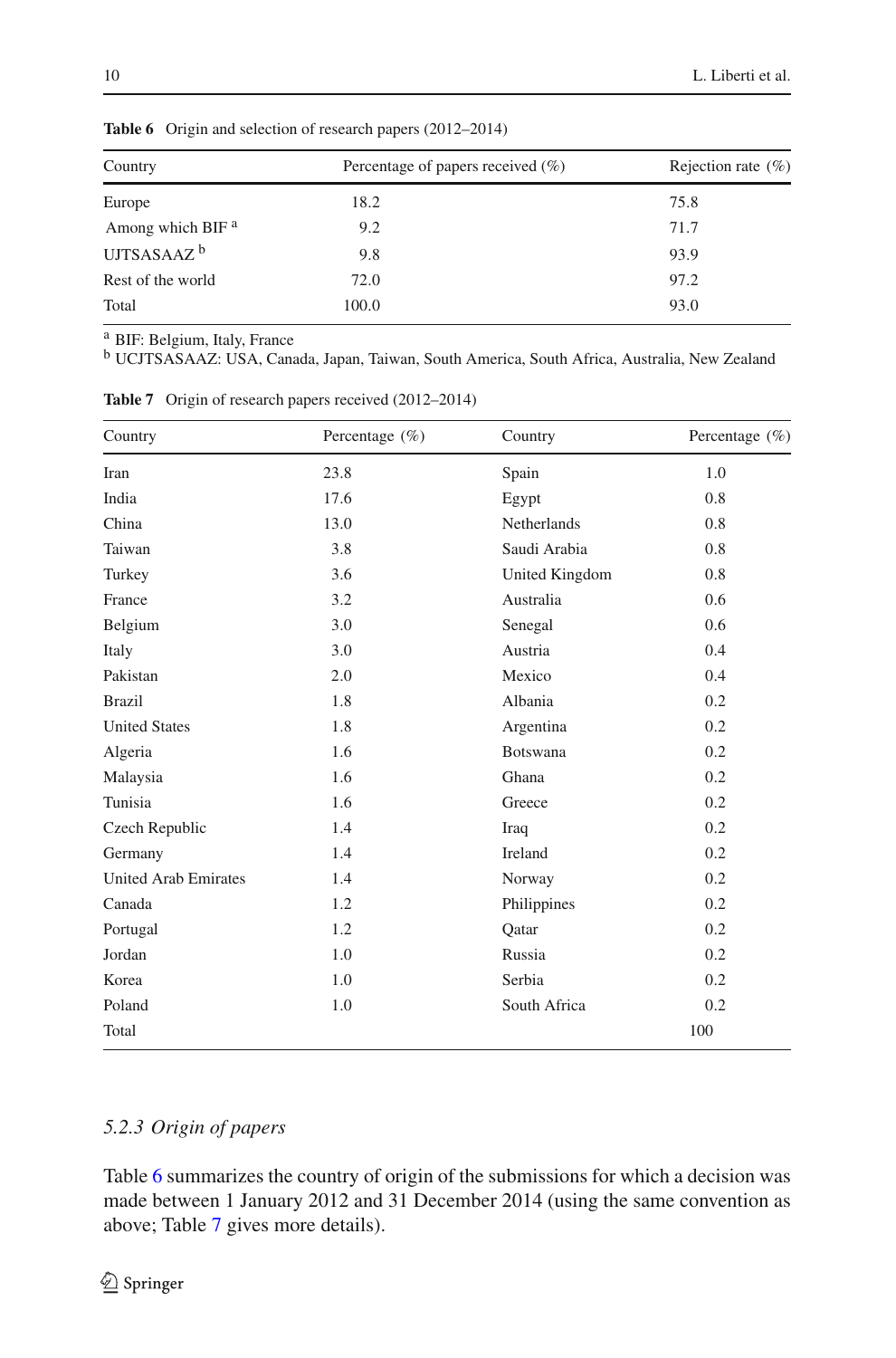The fact that the journal is attracting papers from outside the three promoting countries is happily confirmed. It should also be noticed that, within Europe, there is no significant difference between the rejection rate according to the country of origin of the authors: papers coming from Belgium, France or Italy obviously do not receive a special treatment when compared to papers received from other European countries.

A substantial number of papers is received from countries outside Europe and having quite well structured academic systems (mostly from Brazil, Taiwan and the USA). The very high rejection rate observed for those papers perhaps indicate that researchers in these countries prefer to send their best papers to American journals.

Comparing Tables [6](#page-9-0) and [7,](#page-9-1) it is clear that papers coming from outside Europe are mainly coming from countries in which academic institutions are still poorly structured and/or financed. We are sorry to say that, although we received many papers from such countries and in spite of our willingness to help colleagues doing good work under poor conditions, we have only been able to accept very few of these papers.

#### **6 Industry papers**

Industry papers consist of case studies, state-of-the-art papers on the applications of OR techniques or considerations on the practice of OR in industry. We published two papers in this section in volumes 10–12 (down from four in volumes 7–9 and six in volumes 4–6): one of them originates from the United States of America and the other one from the United Arab Emirates. Both are 25 pages long. These papers were reviewed like plain research papers.

Unfortunately, the number of industry papers 4OR manages to attract remains small and even decreases.

#### **7 Education papers**

Education papers aim at giving an up-to-date exposition of classical OR problems and techniques that are frequently used in OR courses, or casting them in a new light. 4OR publishes very few education papers, and in the period 20122014 we did not publish any education paper.

### **8 PhD Thesis abstracts**

The journal publishes abstracts of PhD theses defended in Belgium, France or Italy, or by Belgian, French or Italian nationals studying abroad. These abstracts are published under the responsibility of the thesis adviser, who is supposed to send an email to the handling editor (Leo Liberti) confirming that the he or she agrees with the abstract. So far, we published all abstracts that satisfy these requirements, although we retain the right to change this in the future.

In the period 2012–2014, we received 29 PhD abstracts, six of which were rejected insofar as they did not satisfy the above requirements. Of the remaining 23, 6 (26 %) come from Italy or are authored by an Italian national abroad, 12 (52 %) come from France, and 4 (17 %) from Belgium.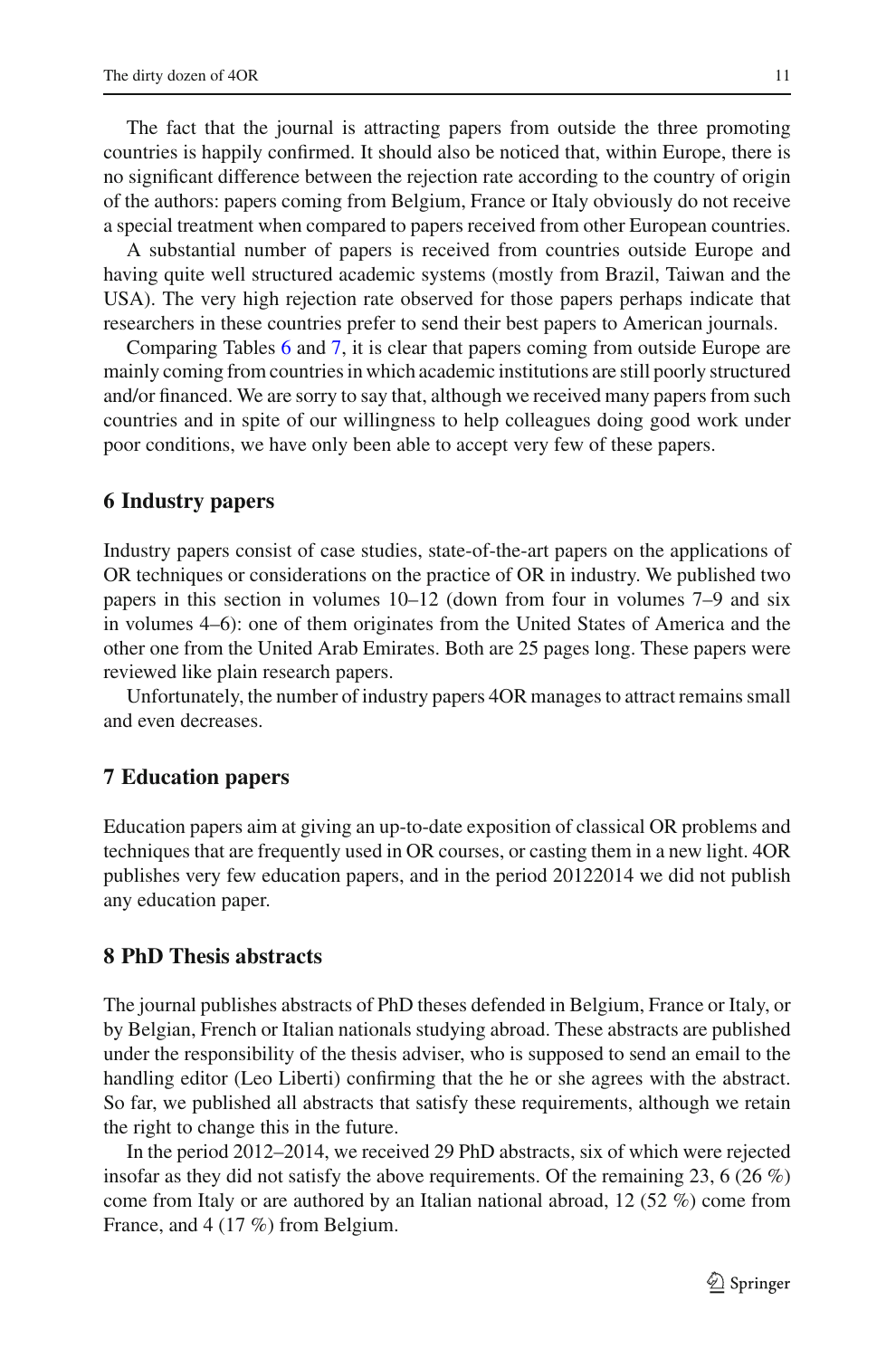**Acknowledgments** We warmly thank once more our board of Associate Editors and all the people that have accepted to referee papers for the journal (the list of referees is published every year at the end of the fourth issue of each volume). Their help has been instrumental in the success of the journal.

### **References**

- <span id="page-11-12"></span>Altın A, Fortz B, Thorup M, Ümit H (2009) Intra-domain traffic engineering with shortest path routing protocols. 4OR Q J Oper Res 7:301–335
- <span id="page-11-29"></span>Amaran S, Sahinidis N, Sharda B, Bury S (2014) Simulation optimization: a review of algorithms and applications. 4OR Q J Oper Res 12:301–333
- <span id="page-11-17"></span>Bennell J, Mesgarpour M, Potts C (2011) Airport runway scheduling. 4OR Q J Oper Res 9:115–138

<span id="page-11-2"></span>Bouyssou D, Martello S, Plastria F (2006) A case of plagiarism: Dănuț Marcu. 4OR 4(1):11–13

- <span id="page-11-7"></span>Bouyssou D, Martello S, Plastria F (eds) (2007) Surveys in operations research (Invited surveys from 4OR), volume 153 of Annals of Operations Research. Springer, New York
- <span id="page-11-3"></span>Bouyssou D, Martello S, Plastria F (2009) Plagiarism again: Sreenivas and Srinivas, with an update on Marcu. 4OR 7(1):17–20
- <span id="page-11-8"></span>Bouyssou D, Martello S, Plastria F (eds) (2010) Surveys in operations research II (Invited surveys from 4OR, 2006–2008), volume 175 of Annals of Operations Research. Springer, New York
- Chrétienne P (2014) On scheduling with the non-idling constraint. 4OR Q J Oper Res 12:101–121
- <span id="page-11-27"></span><span id="page-11-13"></span>Conforti M, Cornuéjols G, Zambelli G (2010) Extended formulations in combinatorial optimization. 4OR Q J Oper Res 8:1–48
- <span id="page-11-19"></span>D'Ambrosio C, Lodi A (2011) Mixed integer nonlinear programming tools: a practical overview. 4OR Q J Oper Res 9:329–349
- <span id="page-11-22"></span>Del Pia A, Weismantel R (2012) Relaxations of mixed integer sets from lattice-free polyhedra. 4OR Q J Oper Res 10:221–244
- <span id="page-11-5"></span>Ferguson C, Marcus A, Oransky I (2014) The peer review scam. Science 515:480–481
- Grabisch M (2009) The core of games on ordered structures and graphs. 4OR Q J Oper Res 7:207–238
- <span id="page-11-11"></span><span id="page-11-10"></span>Gualandi S, Malucelli F (2009) Constraint programming-based column generation. 4OR Q J Oper Res 7:113–137
- <span id="page-11-20"></span>Hamadi Y, Jabbour S, Saïs L (2012) Learning from conflicts in propositional satisfiability. 4OR Q J Oper Res 10:15–32
- <span id="page-11-14"></span>Hashimoto H, Yagiura M, Imahori S, Ibaraki T (2010) Recent progress of local search in handling the time window constraints of the vehicle routing problem. 4OR Q J Oper Res 8:221–238
- Hvistendahl M (2013) China's publication bazaar. Science 342:1035–1039
- <span id="page-11-16"></span><span id="page-11-6"></span>Jensen F, Nielsen T (2011) Probabilistic decision graphs for optimization under uncertainty. 4OR Q J Oper Res 9:1–28
- <span id="page-11-21"></span>Kellerer H, Strusevich VA (2012) The symmetric quadratic knapsack problem: approximation and scheduling applications. 4OR Q J Oper Res 10:111–161
- <span id="page-11-24"></span>Labbé M, Violin A (2013) Bilevel programming and price setting problems. 4OR Q J Oper Res 11:1–30
- <span id="page-11-28"></span>Lancia G, Serafini P (2014) Deriving compact extended formulations via LP-based separation techniques. 4OR Q J Oper Res 12:201–234
- <span id="page-11-15"></span>Lee K, Leung J, Pinedo M (2010) Makespan minimization in online scheduling with machine eligibility. 4OR Q J Oper Res 8:331–364
- <span id="page-11-0"></span>Liberti L, Marchant T, Martello S (2012) No end of the world in 2012 for 4OR. 4OR 10(1):1–13
- Liberti L, Marchant T, Martello S (2013a) Eleven surveys in operations research: III. Ann Oper Res 204:3–9
- <span id="page-11-9"></span><span id="page-11-1"></span>Liberti L, Marchant T, Martello S (eds) (2013b) Surveys in operations research III (Invited surveys from 4OR, 2009–2011), volume 204 of Annals of Operations Research. Springer, New York
- <span id="page-11-25"></span>Locatelli M, Schoen F (2013) Global optimization based on local searches. 4OR Q J Oper Res 11:301–321
- <span id="page-11-4"></span>Mahey P (2010) A case of plagiarism: retraction of a paper by Sreenivas and Srinivas. RAIRO Oper Res 44(1):1–3
- <span id="page-11-26"></span>Pappalardo M, Mastroeni G, Passacantando M (2014) Merit functions: a bridge between optimization and equilibria. 4OR Q J Oper Res 12:1–33
- <span id="page-11-23"></span>Rendl F (2012) Semidefinite relaxations for partitioning, assignment and ordering problems. 4OR Q J Oper Res 10:321–346
- <span id="page-11-18"></span>Ricca F, Scozzari A, Simeone B (2011) Political districting: from classical models to recent approaches. 4OR Q J Oper Res 9:223–254